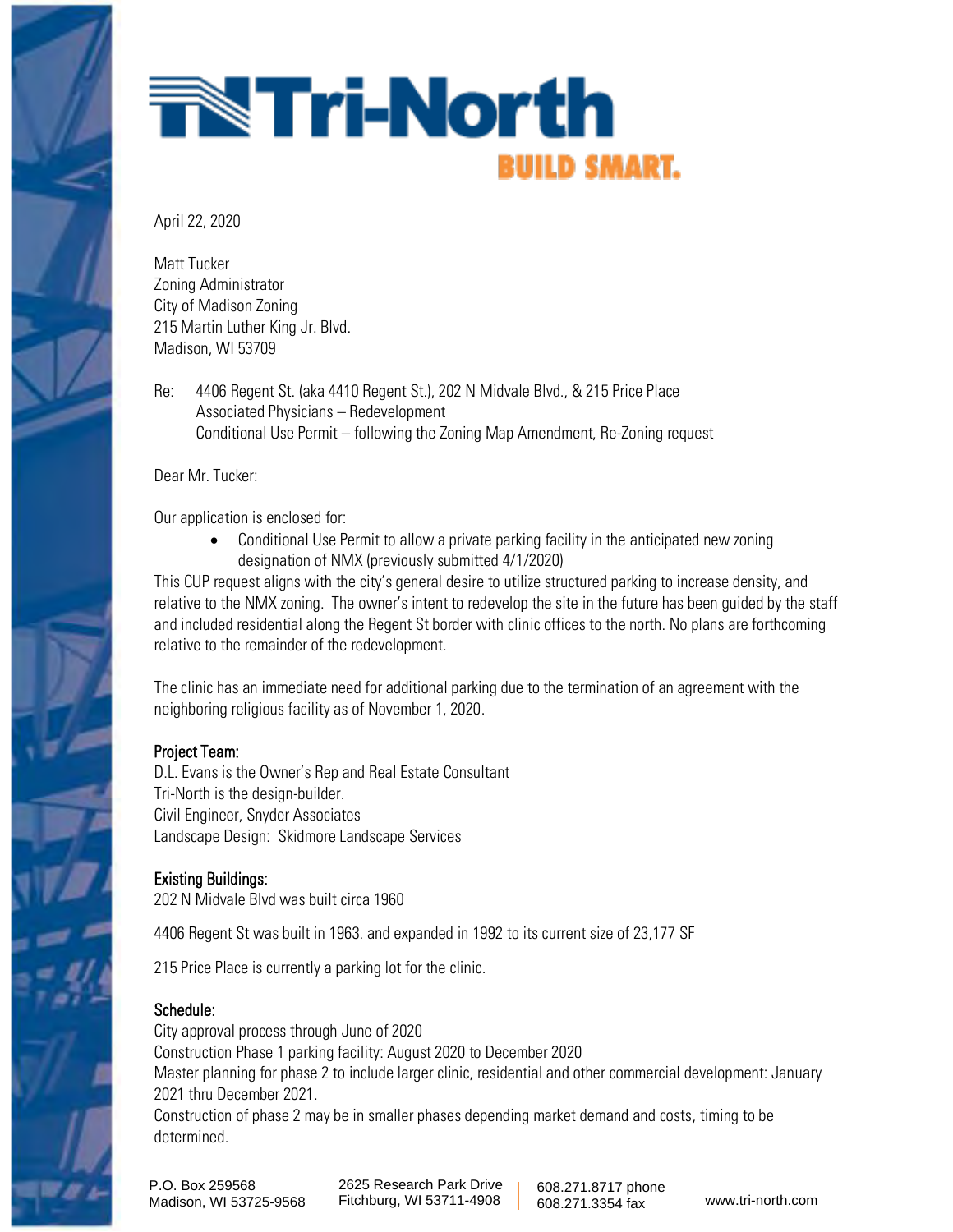# **Tri-North BUILD SMART.**

Traffic:

The second phase of redevelopment may require a study if the city staff deems it necessary

#### Land Statistics:

202 N Midvale: UNIVERSITY HILL FARMS - COMMERICAL RESERVE ADDITION, BLK 35, LOT 3. 14,109.28 SF .324 Ac

4406 Regent: UNIVERSITY HILL FARMS - COMMERICAL RESERVE ADDITION, BLK 35, LOTS 4 & 5. 28,321.86 SF .65 Ac

215 Price Pl : UNIVERSITY HILL FARMS - COMMERICAL RESERVE ADDITION, BLK 35, LOT 7. .545 ac

#### Total:

66,163.26 SF 1.519 Ac

Site Statistics for Parking Facility 215 Price Pl (combined with 4406 Regent) - Zoning NMX

|                   | <b>ONO ORGIONICO</b> TOIT GIRING LOOMS ZTO FINO IT NOMINATOG WISH THOO HOGONG ZONING I WWW. |                                        |
|-------------------|---------------------------------------------------------------------------------------------|----------------------------------------|
|                   | Actual                                                                                      | Required                               |
| Zoning            |                                                                                             | Neighborhood Mixed Use                 |
| Office Uses       | Permitted                                                                                   | Varies-Permitted                       |
| Parking Facility  | <b>Conditional Use</b>                                                                      | <b>Conditional Use</b>                 |
| Clinics           | Permitted                                                                                   | Permitted                              |
| Lot Area          | NА                                                                                          | 1,000SF/Unit Exclusive Residential Use |
| Front Yd Set back | NА                                                                                          | <25'                                   |
| Side Yard         | 6' (west), 10' (south), 12' (east)                                                          | $6'$ min.                              |
| Rear              | 20'                                                                                         | 20'                                    |
| Lot Coverage      | 74.3% See civil plan                                                                        | 75% max.                               |
| Usable Open Space | <b>NA</b>                                                                                   | 160SF-1BR / 320SF/2BR+                 |
| Parking Req       | Actual – 114 actual include ramp and                                                        | $Res = Min. 1/DU / Max. 2.5/DU (NA)$   |
|                   | surface throughout                                                                          | Office - 1/400 to 1/250SF              |
|                   | 110 in structure                                                                            | Clinics $-$ 1/200SF                    |
|                   |                                                                                             | 85 Employees = $43$ stalls reg'd       |
|                   |                                                                                             |                                        |
| <b>Bike Pkg</b>   | 19 Plus motorcycle/Moped parking for 4                                                      | Clinics $-1/5$ empl-85/5 = 17 req'd    |
|                   |                                                                                             | Offices - 1/2000SF -NA                 |
|                   |                                                                                             | Res. 1/DU to 2.5/DU-NA                 |
| Max Height        | 2 Sty / 27.99' Avg.                                                                         | 3 sty / 40' - higher Cond. Use         |

2625 Research Park Drive Fitchburg, WI 53711-4908